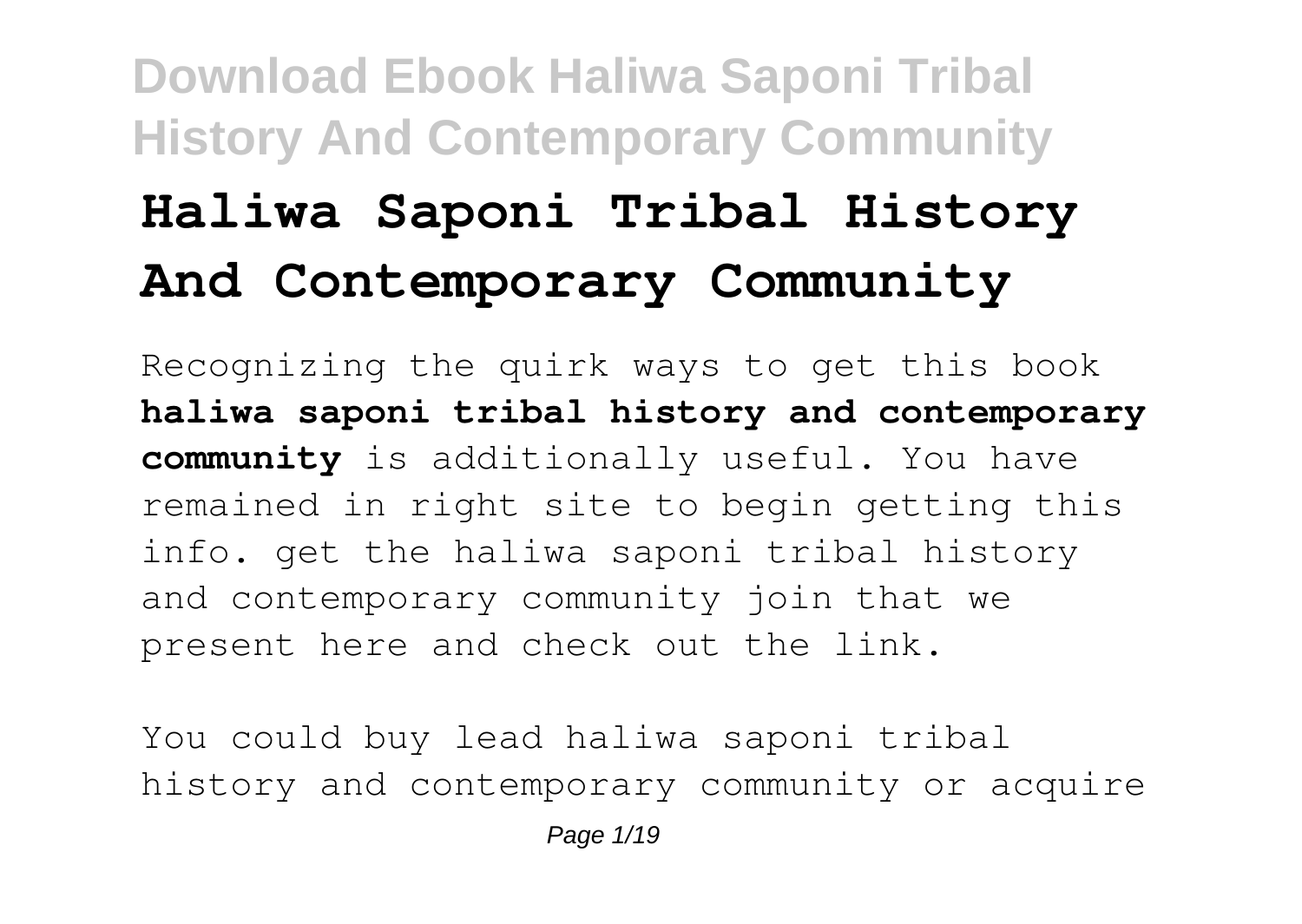it as soon as feasible. You could speedily download this haliwa saponi tribal history and contemporary community after getting deal. So, past you require the ebook swiftly, you can straight get it. It's therefore agreed easy and consequently fats, isn't it? You have to favor to in this spread

Haliwa-Saponi PowwowHaliwa-Saponi Powwow: Community Programs and Rehearsal RSDS Helps Paint Haliwa Saponi Tribal/Community Mural Part 2 *Red Hoop Talk EP 27: EARL EVANS, Haliwa-Saponi Tribe* Haliwa-Saponi Powwow: Page 2/19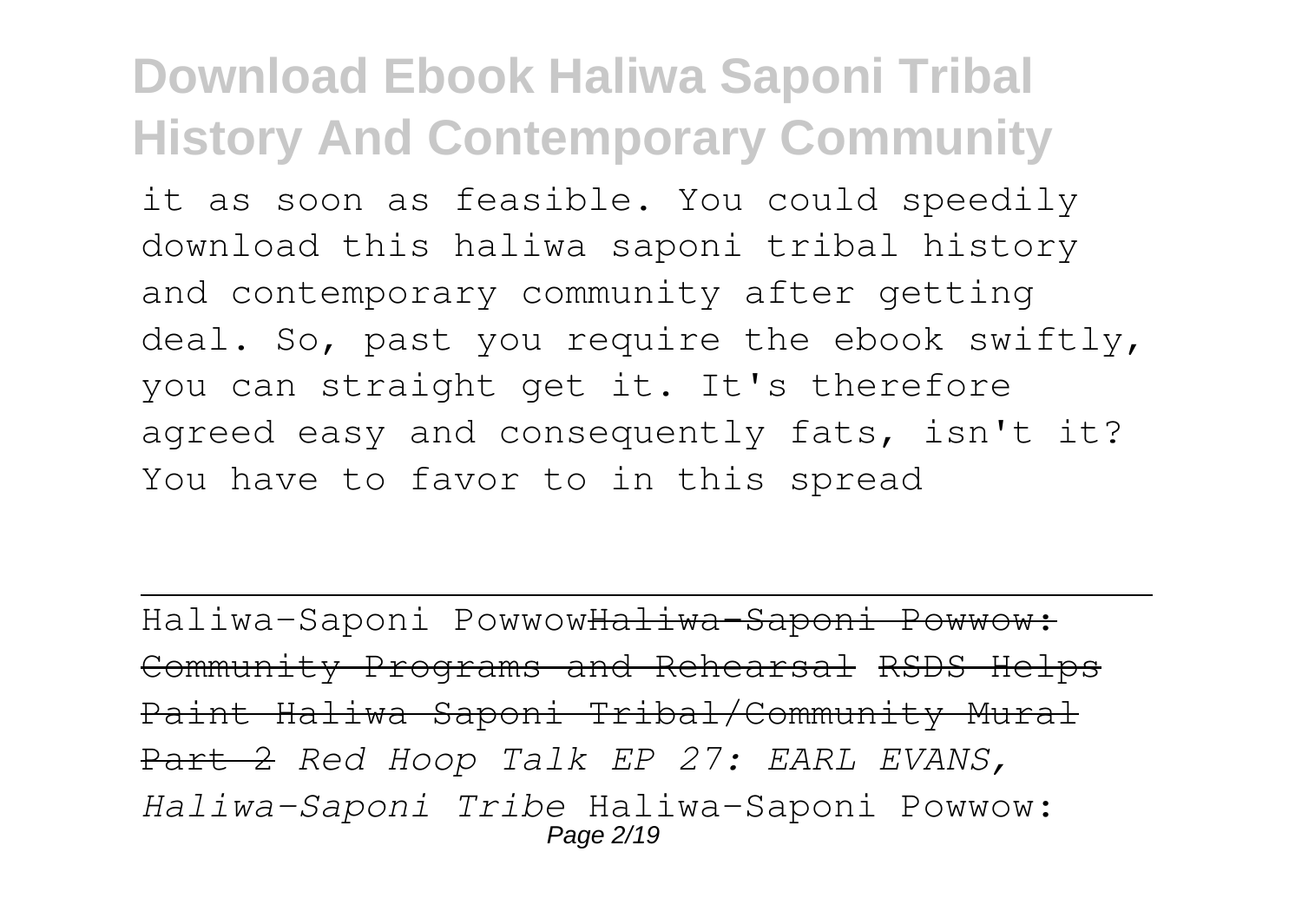#### **Download Ebook Haliwa Saponi Tribal History And Contemporary Community** Singing Styles About the Catawba Nation  $+$ Let's Go! Haliwa Saponi Pow Wow 2019 Our People: The Sappony Blooming of the Dogwood 2016 Haliwa-Saponi Pow wow Scenes Kill Shot - Haliwa Saponi Powwwow - April 15, 2017 Haliwa-Saponi Winter Pow Wow Smokey River Singers

Our People: Occaneechi Band of Saponi Nation American Indians in North Carolina **Pow-wow dancing styles and meanings** *Young Spirit - Fancy Fan Action (Tha Powwow 2012)* The Virginia Indians: Meet the Tribes *The Origins of Native American Heritage Month | NowThis Postindian Warrior: Creating a New* Page 3/19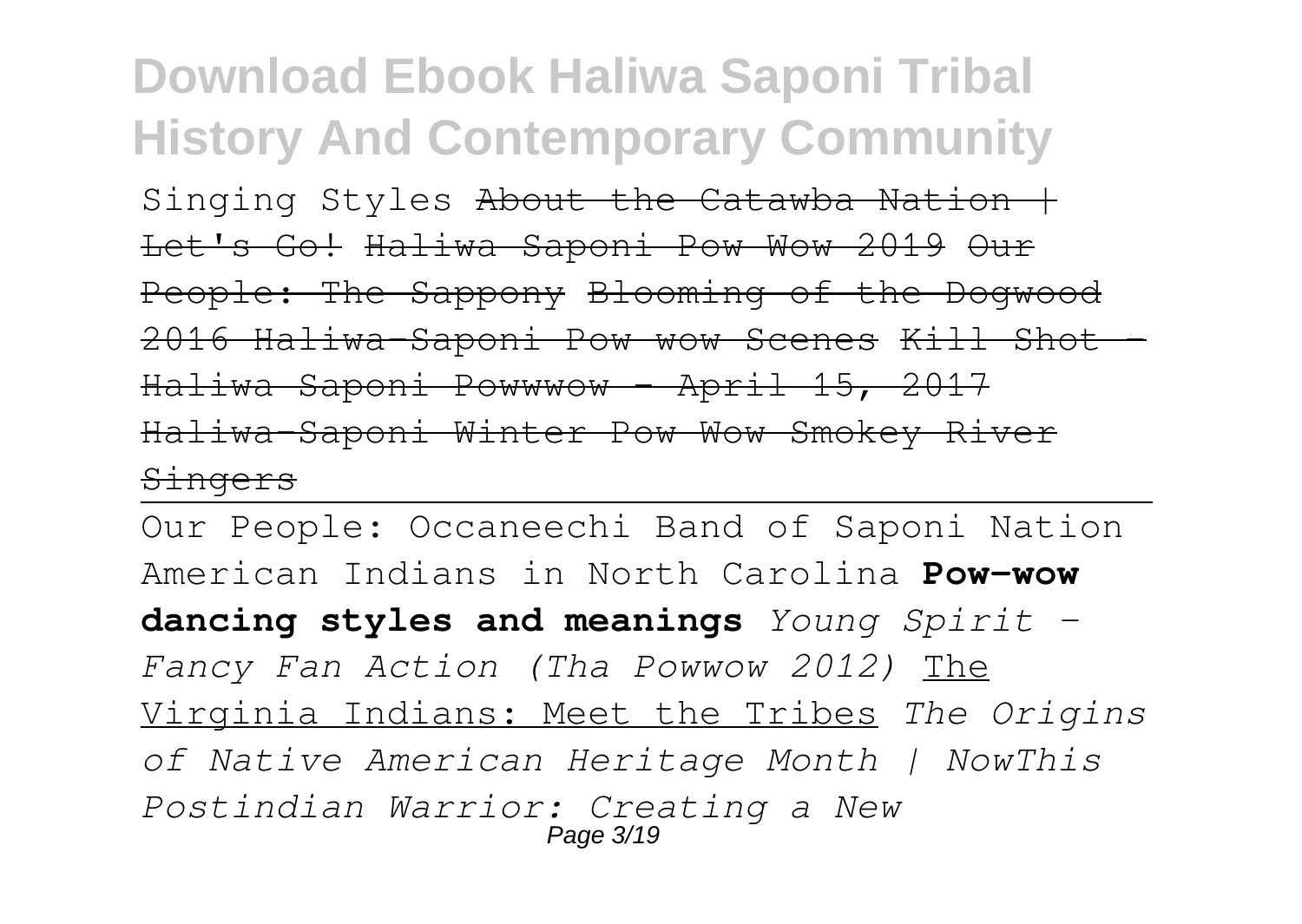*Consciousness in Native America* Haliwa-Saponi Powwow: Regalia Making **Haliwa-Saponi Indian**

#### **Tribe Pow-Wow**

Haliwa Indian School Presentation

Blooming of the Dogwood Haliwa-Saponi Warpaint 2016

First People Heritage Center*THE SAPONI*

*CATAWBA TRIBAL HISTORY Haliwa Saponi 2018*

*PowWow Haliwa-Saponi Indian Tribe Pow-Wow*

Haliwa-Saponi Pow wow

Haliwa Saponi Tribal History And

Haliwa-Saponi Tribe Engages Youth with Summer

Legacy Camp August 8, 2019 August 9, 2019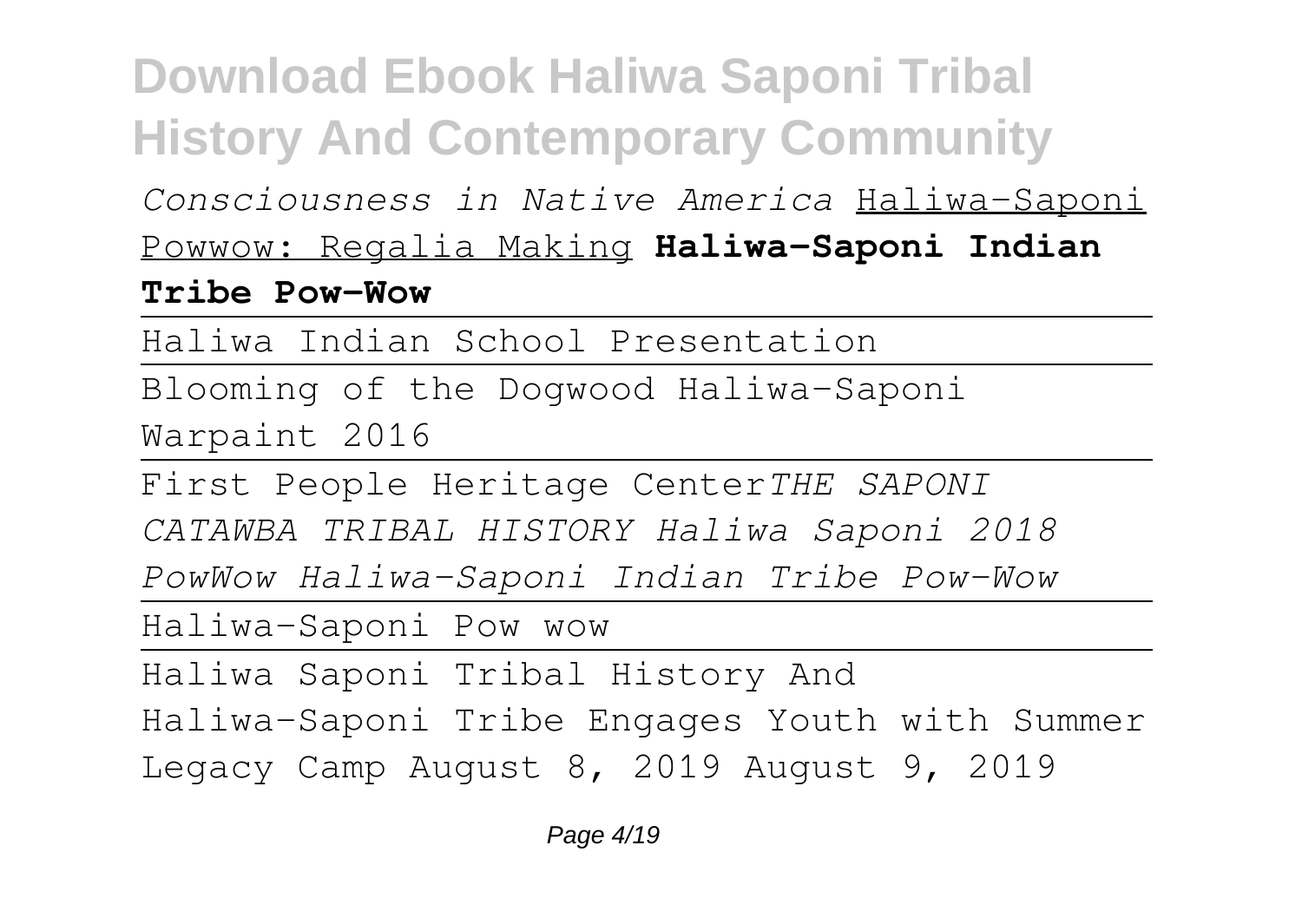**Download Ebook Haliwa Saponi Tribal History And Contemporary Community** Managing Editor 1171 Views On July 22-25, 2019, the Haliwa-Saponi Indian Tribe sponsored its 2nd Annual Summer Legacy Camp for tribal youth ages 13-18.

History – Haliwa Saponi Indian Tribe A Brief History of the Haliwa-Saponi Indian Tribe. The Haliwa-Saponi Indian people number over 4,000 enrolled members and are descendants of the Saponi, Nansemond, Tuscarora, and some other regional tribes. During the English colonial era, these tribes maintained autonomous villages in what is now Page 5/19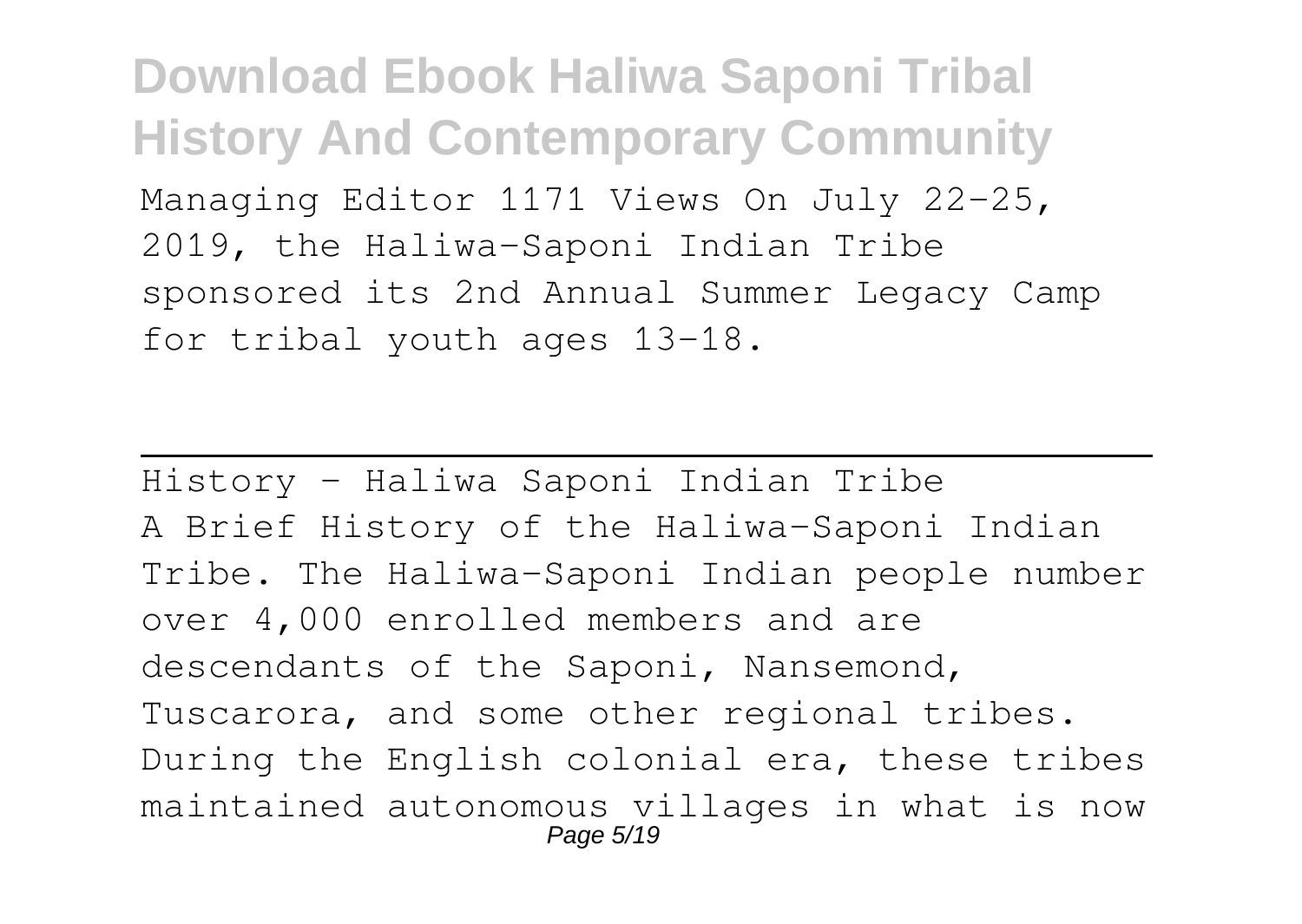northeastern North Carolina and southern Virginia. The Saponi Indians, an eastern Sioux-speaking tribe, were first encountered by colonists on the Staunton (or Roanoke) River in Virginia around 1670.

A Brief Haliwa-Saponi Tribal History The Haliwa Indians were recognized as a tribe by the North Carolina legislature in 1965. The tribal name is a combination of Halifax and Warren Counties, where the majority of the Haliwa live. One tradition relates that the present Indian communities in this area Page 6/19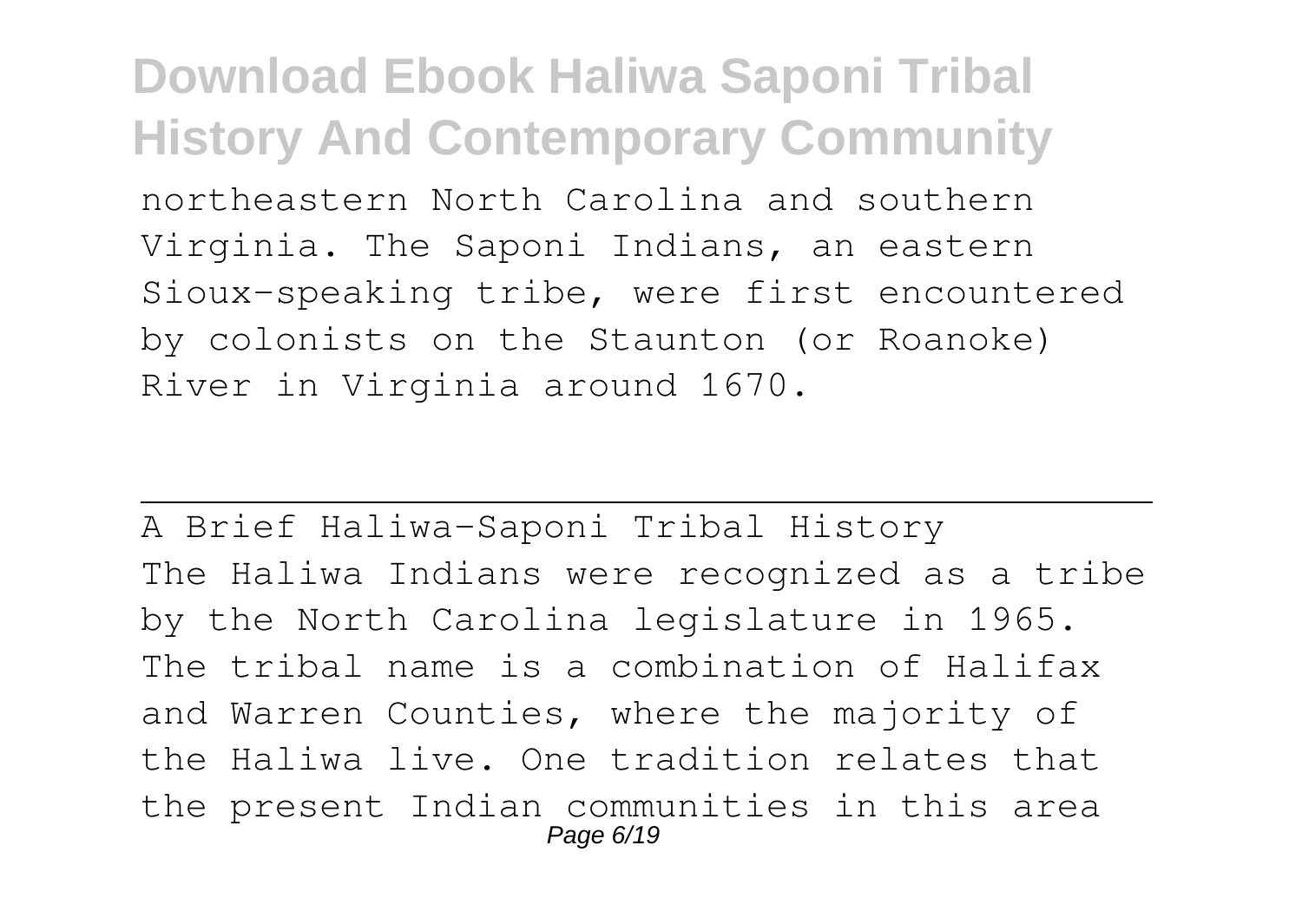**Download Ebook Haliwa Saponi Tribal History And Contemporary Community** were founded by wounded survivors of the Tuscarora War and other colonial conflicts who were unable to rejoin their original tribal groups.

Haliwa Indians and Haliwa-Saponi Tribe | NCpedia Haliwa-Saponi children were expected to go to schools with the children of newly emancipated freedmen. After 1877 and the end of Reconstruction, the Haliwa spent the late 19th century fighting for separate Indian schools. They also organized a more formal Page 7/19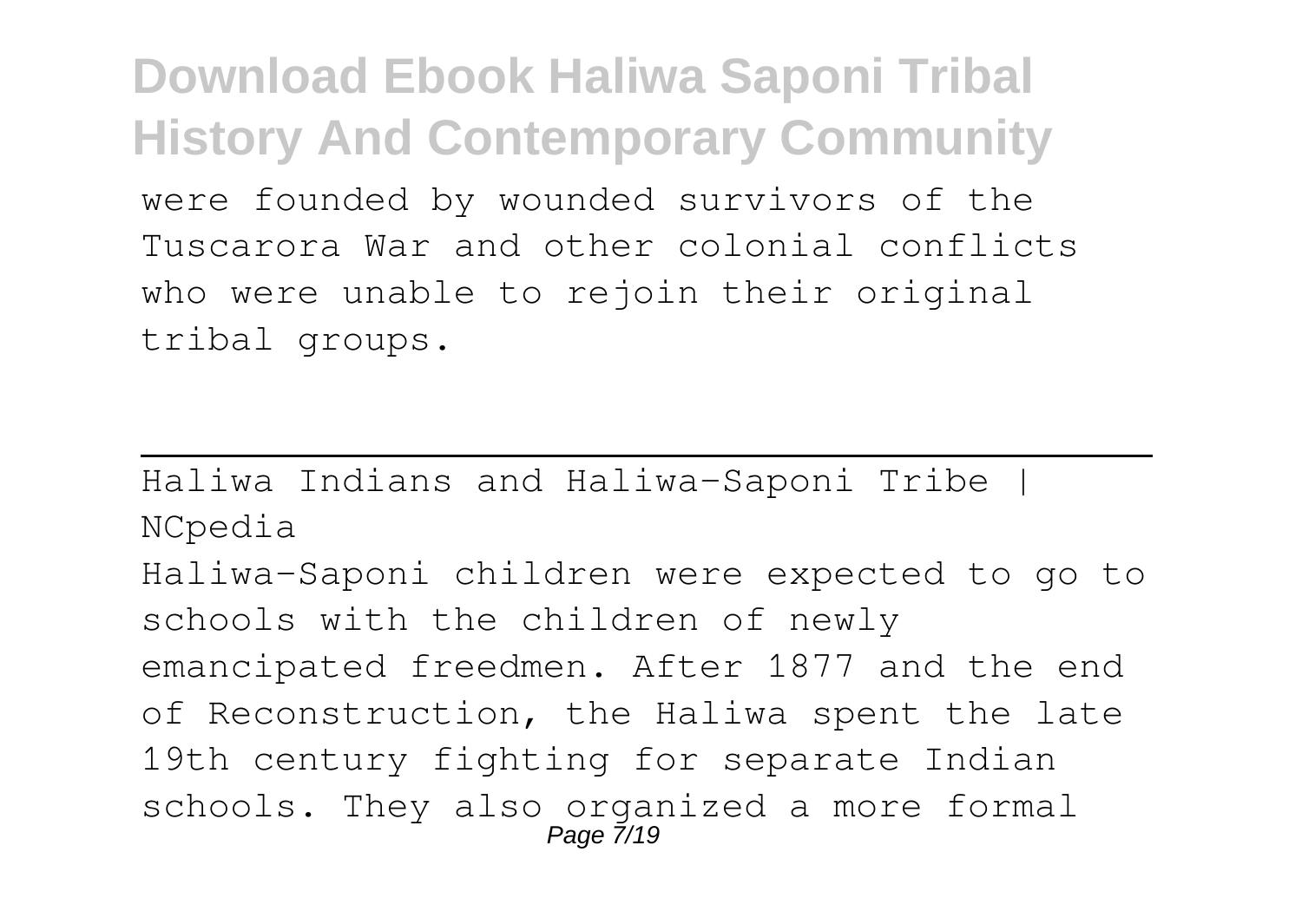#### **Download Ebook Haliwa Saponi Tribal History And Contemporary Community** tribal governance structure.

Haliwa-Saponi - History - Nineteenth Century The Haliwa-Saponi Indian tribe is recognized in the state of North Carolina Tribal members are direct descendents of the Saponi, Tuscarora, Tutelo and Nansemond Indians. Official Tribal Name: Haliwa-Saponi Indian Tribe Address: 39021 N.C. Hwy 561, PO Box 99, Hollister, NC 27844 Phone: 252-586-4017 Fax: 252-586-3918 Email: alynch@haliwa-saponi.com. Official Website: www.haliwa-saponi.com. Recognition Status: State Recognized. Page 8/19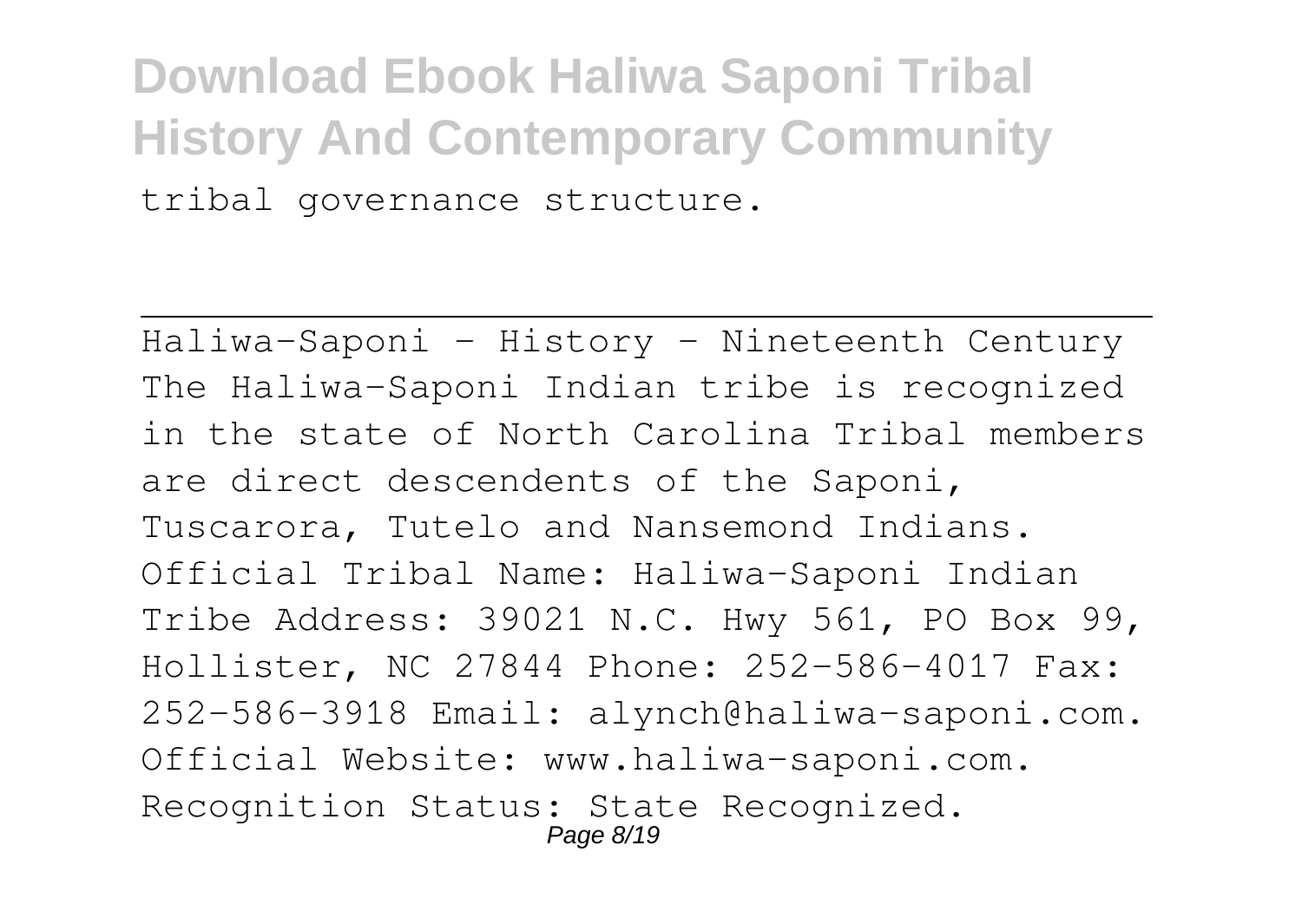**Download Ebook Haliwa Saponi Tribal History And Contemporary Community** Traditional Name / Traditional Meaning:

Merecouremechen Kihoe

Haliwa-Saponi Indian Tribe - Native-Americans.com Haliwa-Saponi Indian Tribe has 4,300 members living primarily in Halifax, Warren, Nash and Franklin Counties. They are descendants of the Tuscarora, Tutelo-Saponi and Nansemond people. They are a Siouan-speaking tribe that first met Virginia traders along the Roanoke River in southern Virginia around 1670.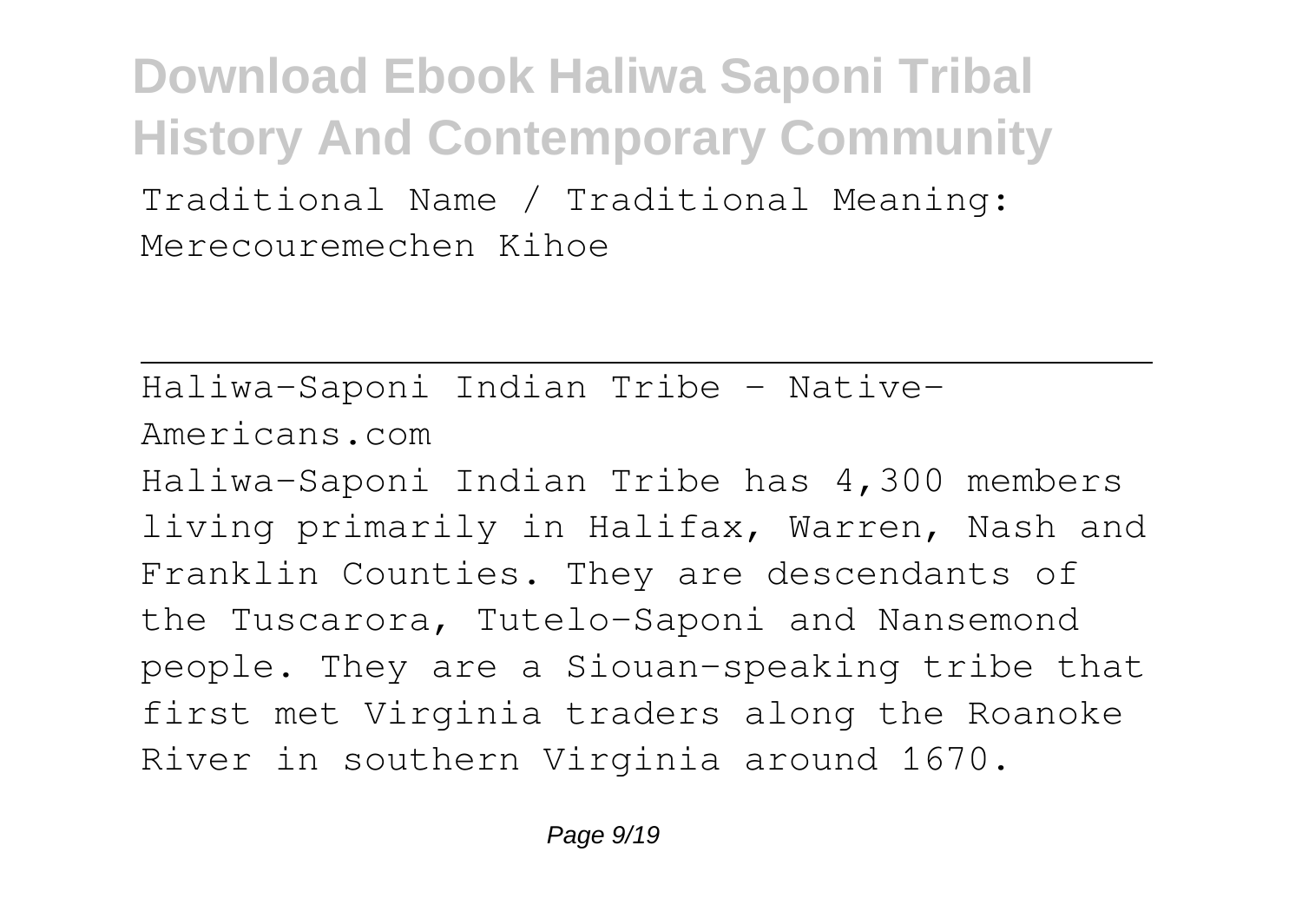Haliwa-Saponi — American Indian Made in North Carolina

The name Haliwa is derived from the two counties: Halifax and Warren, which are the ancestral homelands of the Haliwa people dating from the 1730s. They re-organized and adopted their current form of government in 1953 and were recognized in 1965 by the state of North Carolina. In 1979 the tribe added Saponi to their name to reflect their descent from the historical Saponi peoples, part of the large Siouan languages family, who were formerly located in the Piedmont of present-Page 10/19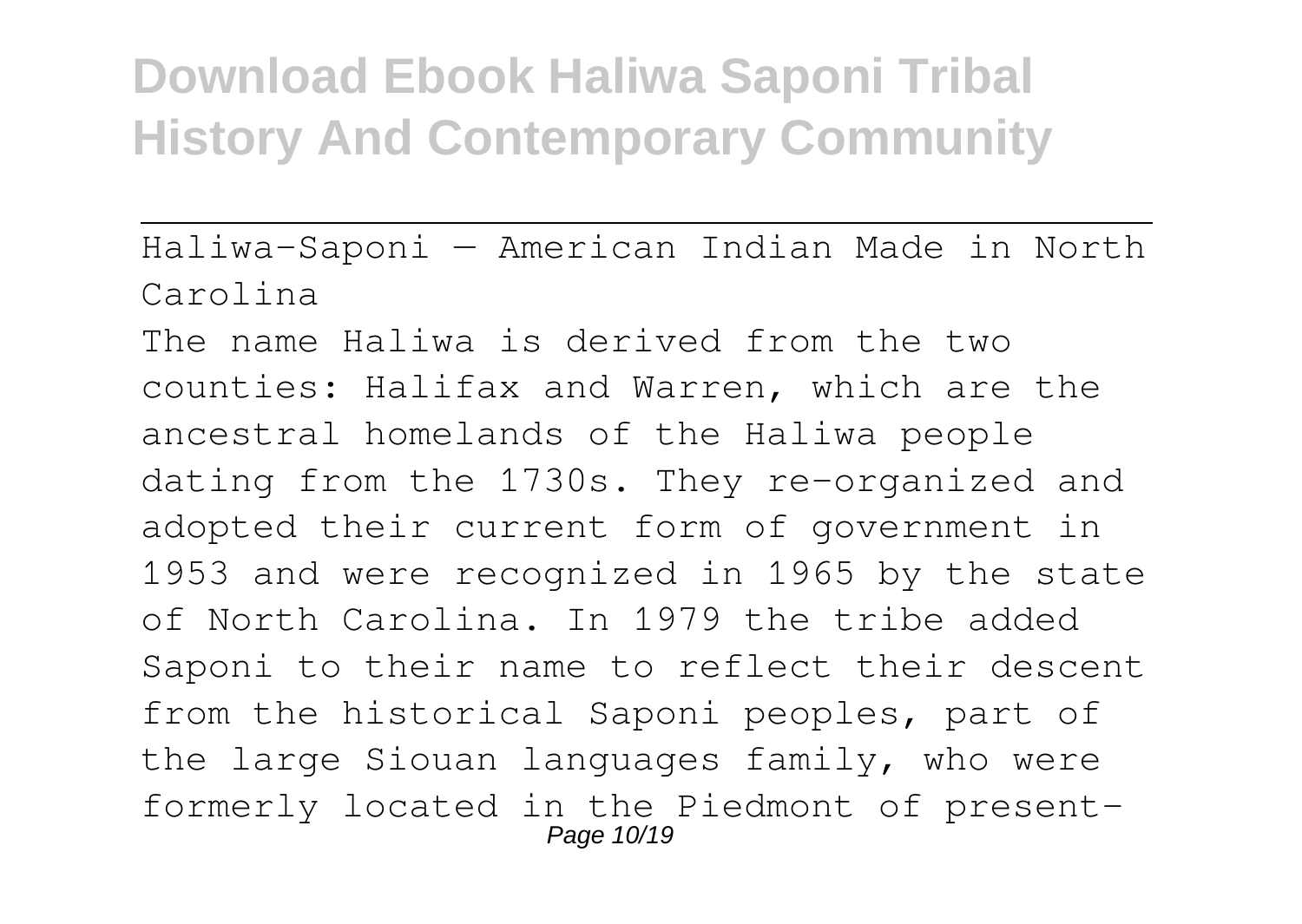**Download Ebook Haliwa Saponi Tribal History And Contemporary Community** day Virginia and th

Haliwa-Saponi - Wikipedia A Brief Haliwa Saponi Tribal History October 27, 2017 July 25, 2018 Site Admin 4876 Views. Download [0.98 MB] ? Previous Keyara La'Shae Hedgepeth Little Miss Haliwa-Saponi – 2017-2018; Haliwa-Saponi Singing and Drumming Traditions Next ...

A Brief Haliwa Saponi Tribal History – Haliwa Saponi ...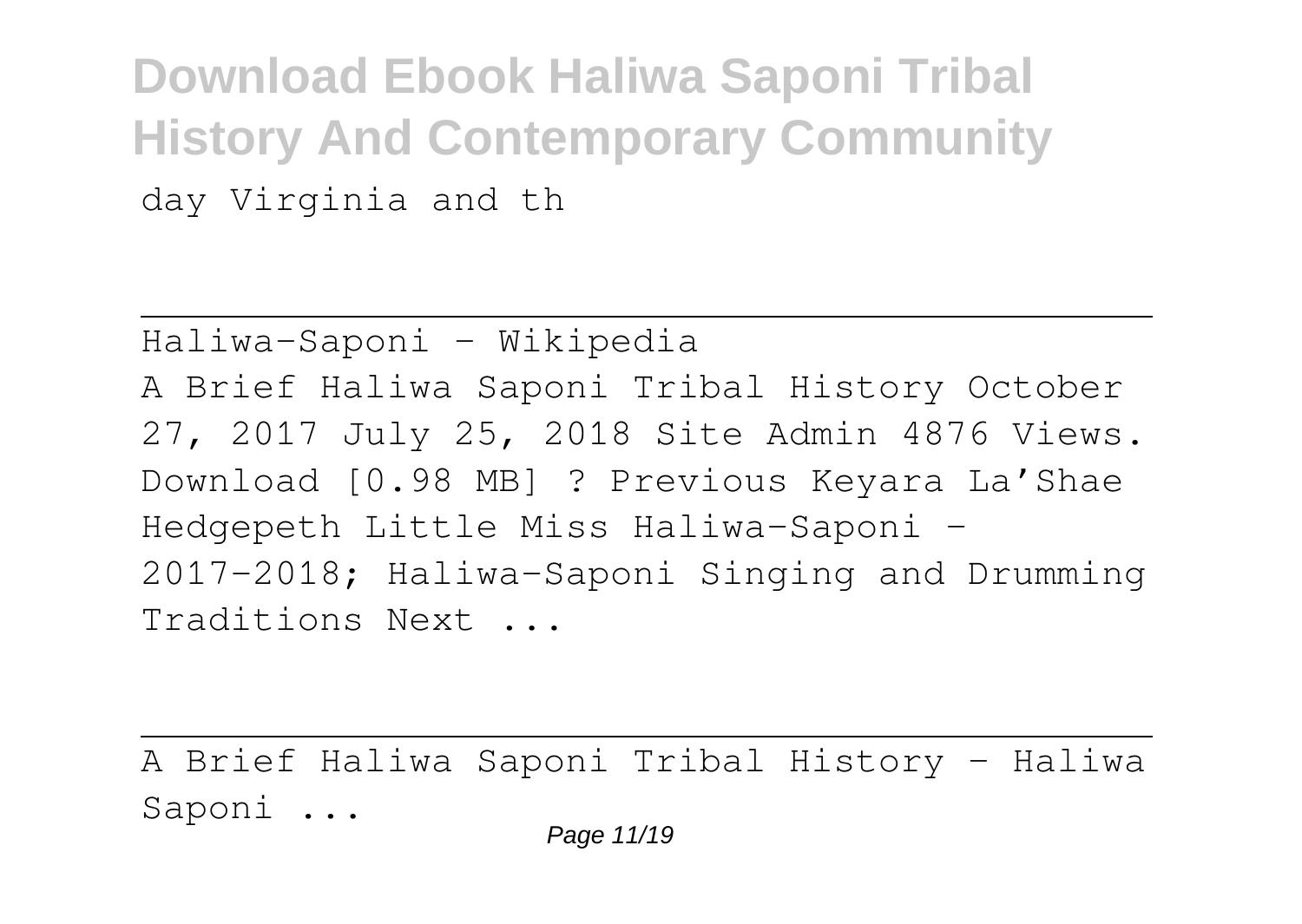The term Saponi or Sappony has been applied to three contemporary groups of people in North Carolina: The Sappony, formerly known as the Indians of Person County, formally recognized by the State of North Carolina in 1911. The Haliwa-Saponi, primarily based in Halifax County and formally recognized by the State of North Carolina in 1965.

Saponi Tribe • FamilySearch The Haliwa-Saponi are Native American Peoples of the North East Piedmont region of the State of North Carolina. The name Haliwa is Page 12/19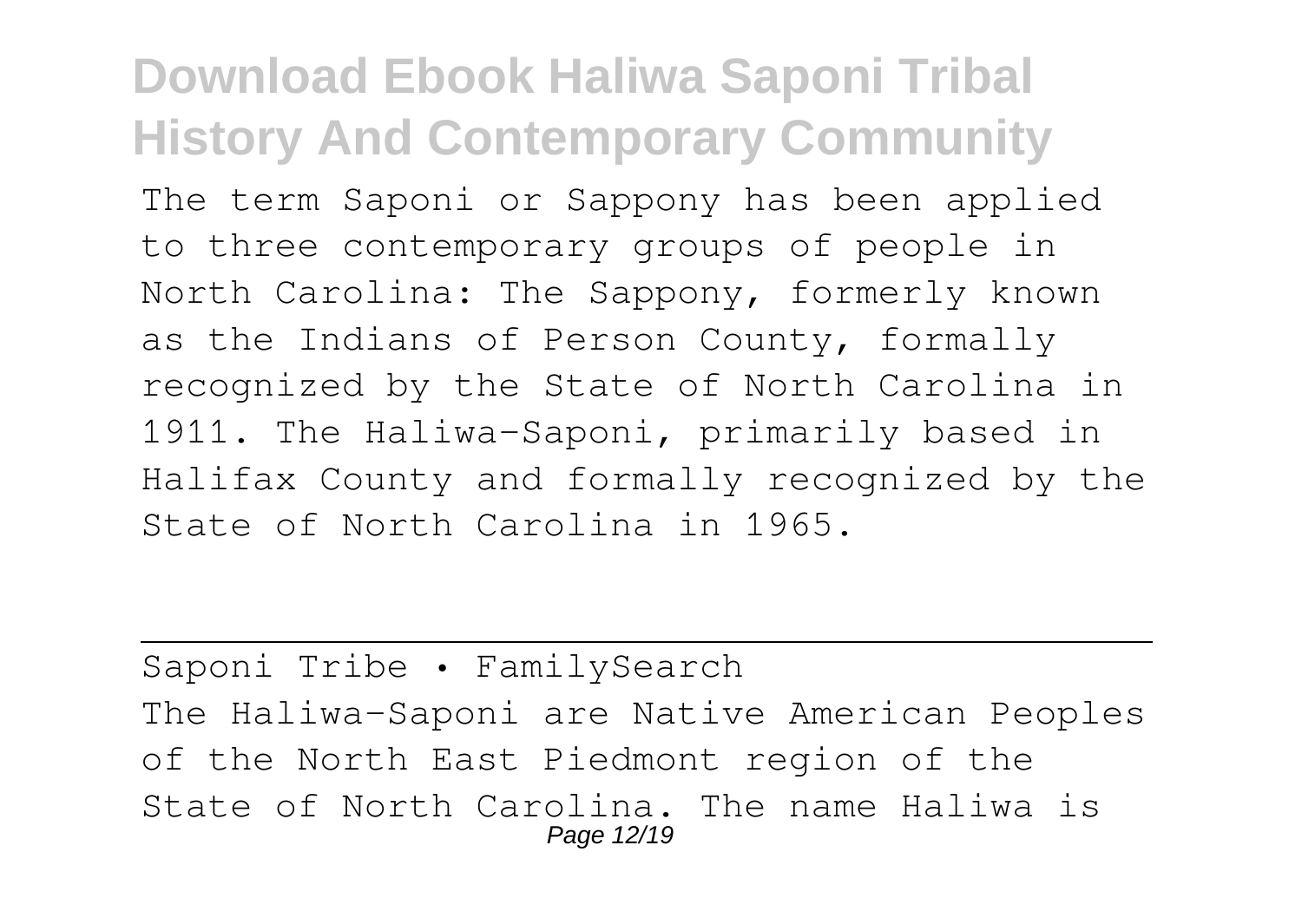derived from the two counties of Halifax and Warren, which are the ancestral homelands of the Haliwa People dating back to the early 18th Century. The Tribe consists of just over 4,000 Citizens that live all over the United States and across the globe.

haliwa-saponi.org - Mecoure'me:chen Kihoe: "You Are ...

The Saponi or Sappony are a Native American tribe historically based in the Piedmont of North Carolina and Virginia. They spoke the Siouan Tutelo-Saponi language, which was Page 13/19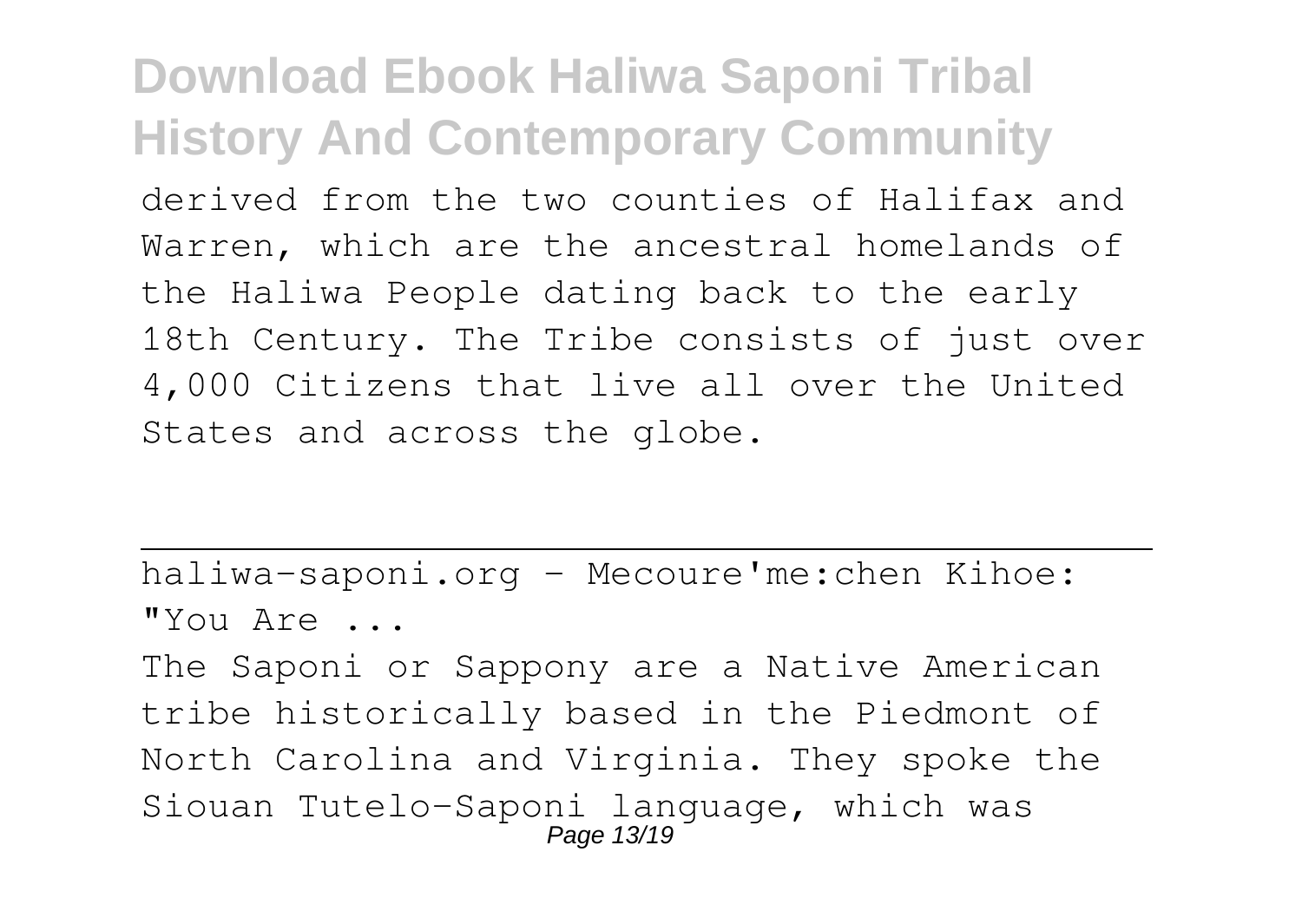related to the languages of the Tutelo, Occaneechi, Monacan, Manahoac and other eastern Siouan peoples. Since the mid-20th century, certain groups in the Southeast have organized to assert their American Indian cultural identity; some claim descent from the historic Sappony. Among them are the Haliwa-Saponi, and the Occaneech

Sappony - Wikipedia Tribal Government Complex Closed Nov 07 For Cultural Exchange Day November 5, 2019; Rate Change For Tribal Facilities Rental Effective Page 14/19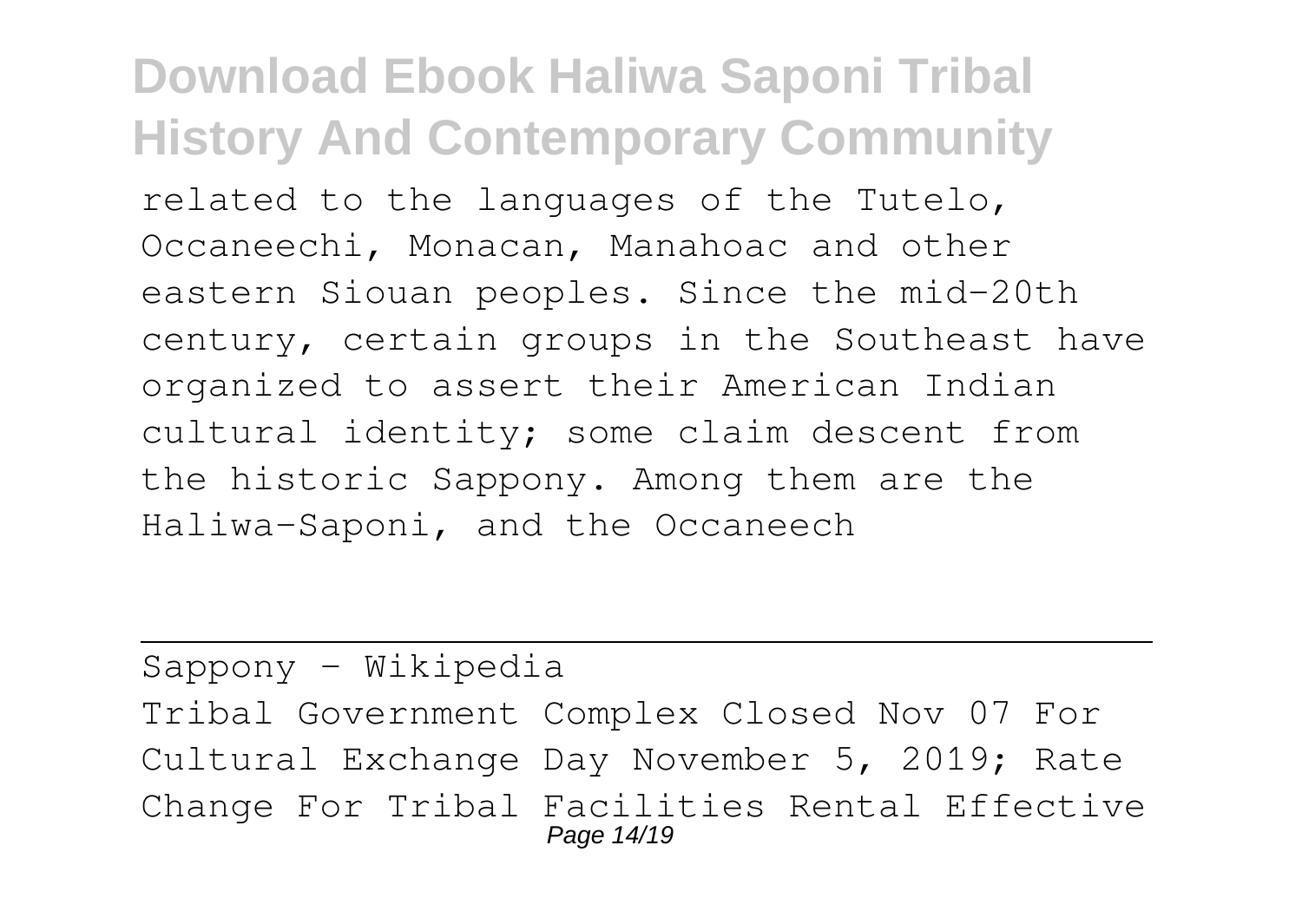**Download Ebook Haliwa Saponi Tribal History And Contemporary Community** November 12th November 5, 2019; Tribal Legacy Tee's Available September 25, 2019; Haliwa-Saponi Tribe and NativePathways to Health Program Present: Native Youth Talking Circle September 24, 2019; Legacy ...

Haliwa Saponi Indian Tribe – Mecoure'me:chen  $Kihoe - You \dots$ History The Haliwa-Saponi descend from the Saponi, a Siouan-speaking Native American tribe of North America's Southeastern Piedmont. In 1670, John Lederer, a German surveyor, visited a Saponi settlement along Page 15/19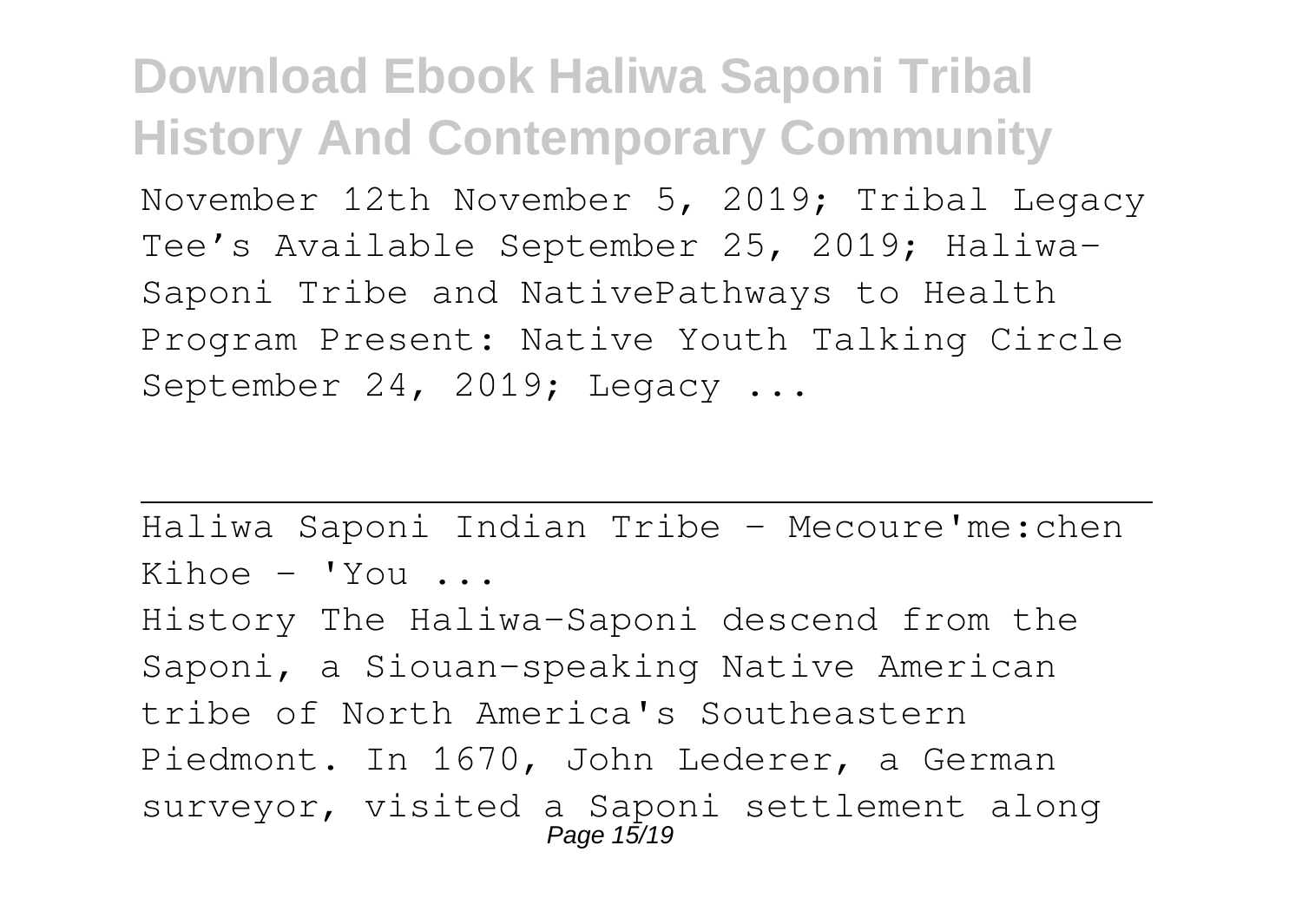the Staunton (now the Roanoke River) River in southern Virginia.

Haliwa-Saponi - History - LiquiSearch Haliwa Saponi Indian Tribe Council. The Official Site of the Haliwa Saponi Indian Tribe

Tribal Council - Haliwa Saponi Indian Tribe Haliwa Saponi Indian Tribal photos and Summer Legacy Camp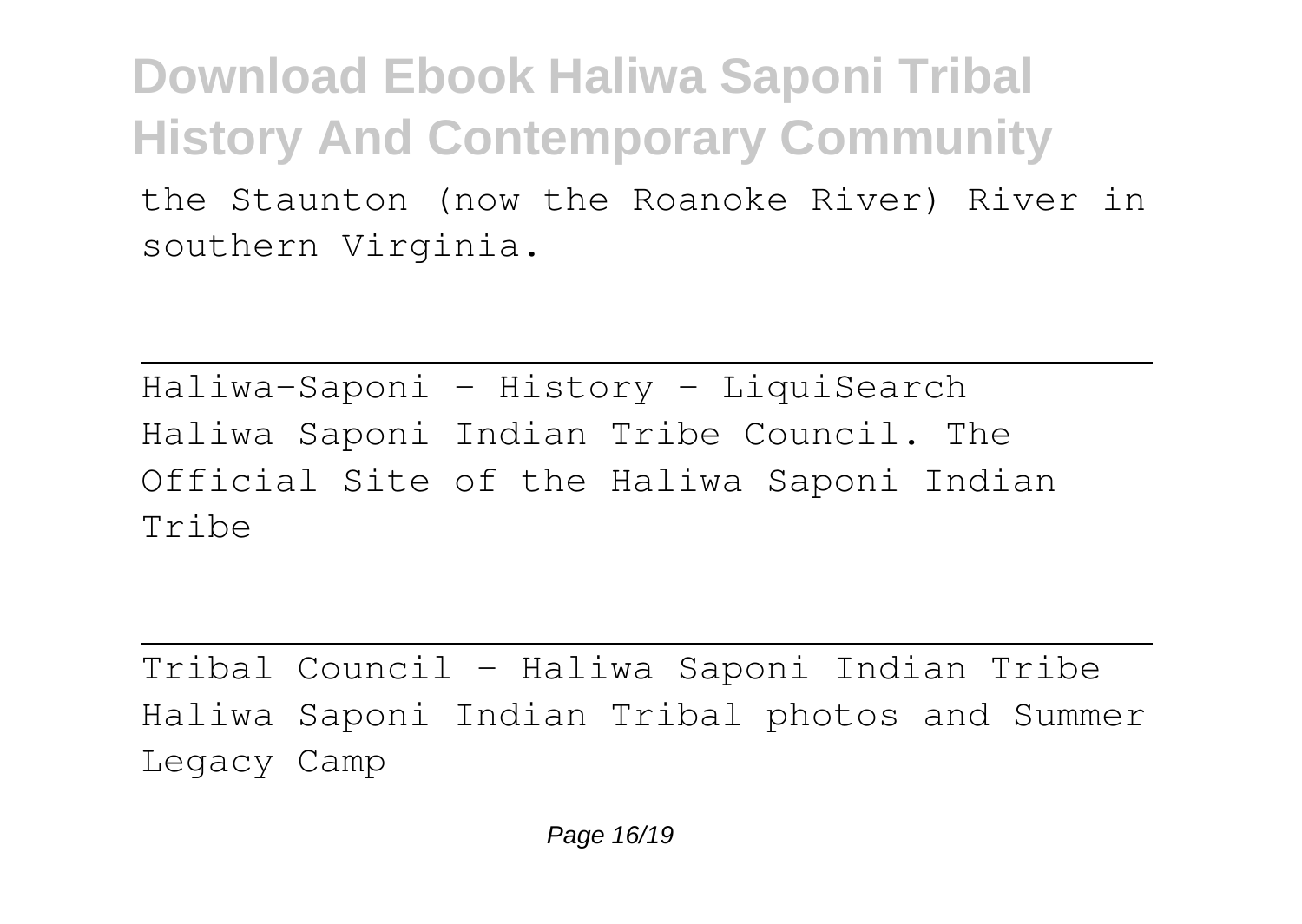Photos - Haliwa Saponi Indian Tribe The Saponi Indians originally lived in the Virginia Piedmont. English pioneer John Smith encountered the tribe in 1607. Later on, German explorer John Lederer encountered the tribe in 1670 living on the banks of the Staunton River. At the time the Saponi and Tutelo were living close together in a village southwest of present-day Lynchburg.

Saponi Indians - North Carolina History Project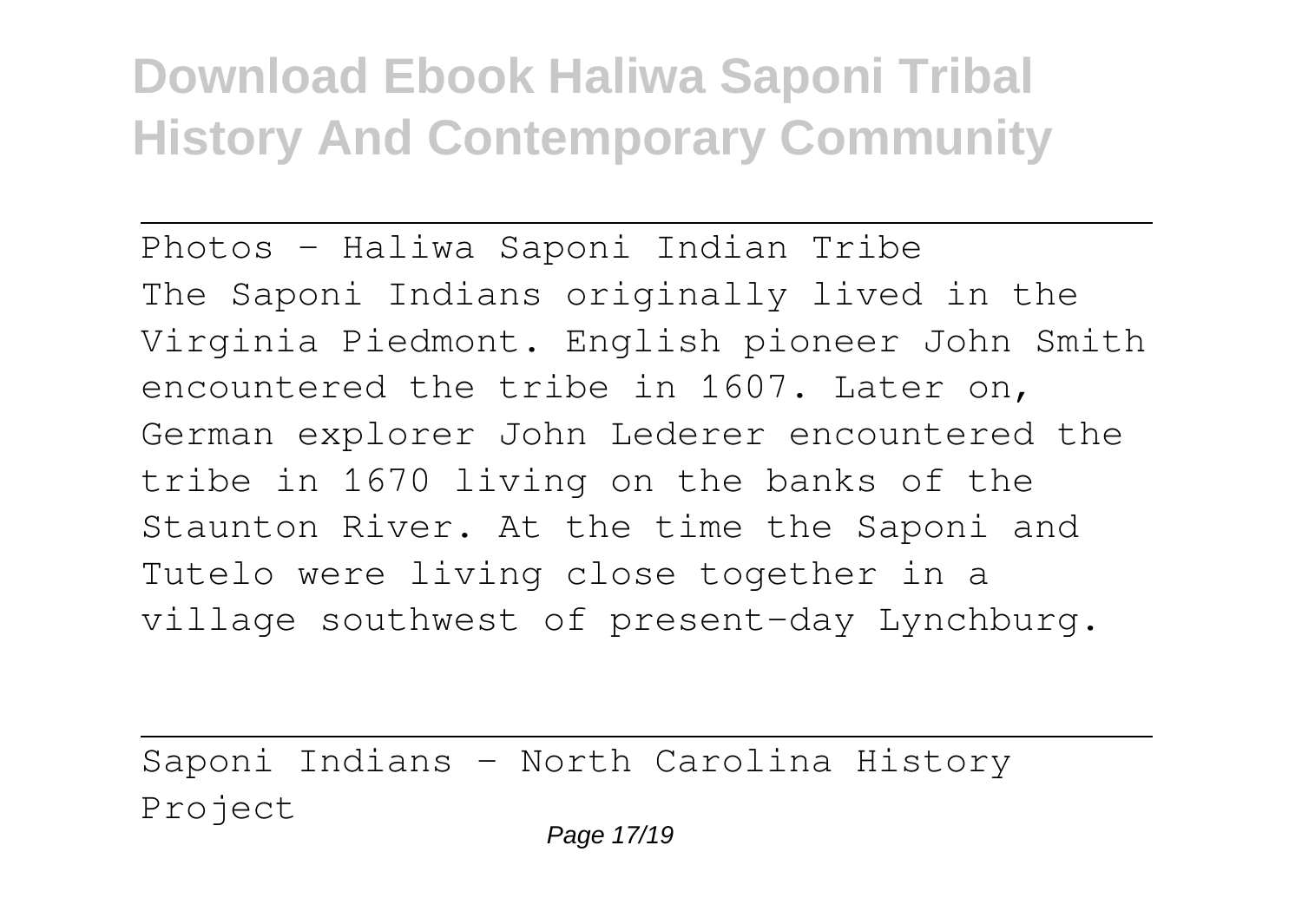The Haliwa-Saponi were a driving force in the local civil rights era, organizing Indianonly political and social institutions like the Haliwa Indian Club, Haliwa Indian School, and Mount Bethel Indian Baptist Church.

Haliwa-Saponi Indian Tribe — Inclusive Public Art

Members of the Haliwa-Saponi Tribe position wooden statues to accompany a mural depicting tribal history on the grounds of the former Haliwa-Saponi administrative building on Highway 561 in Hollister. A second mural, Page 18/19